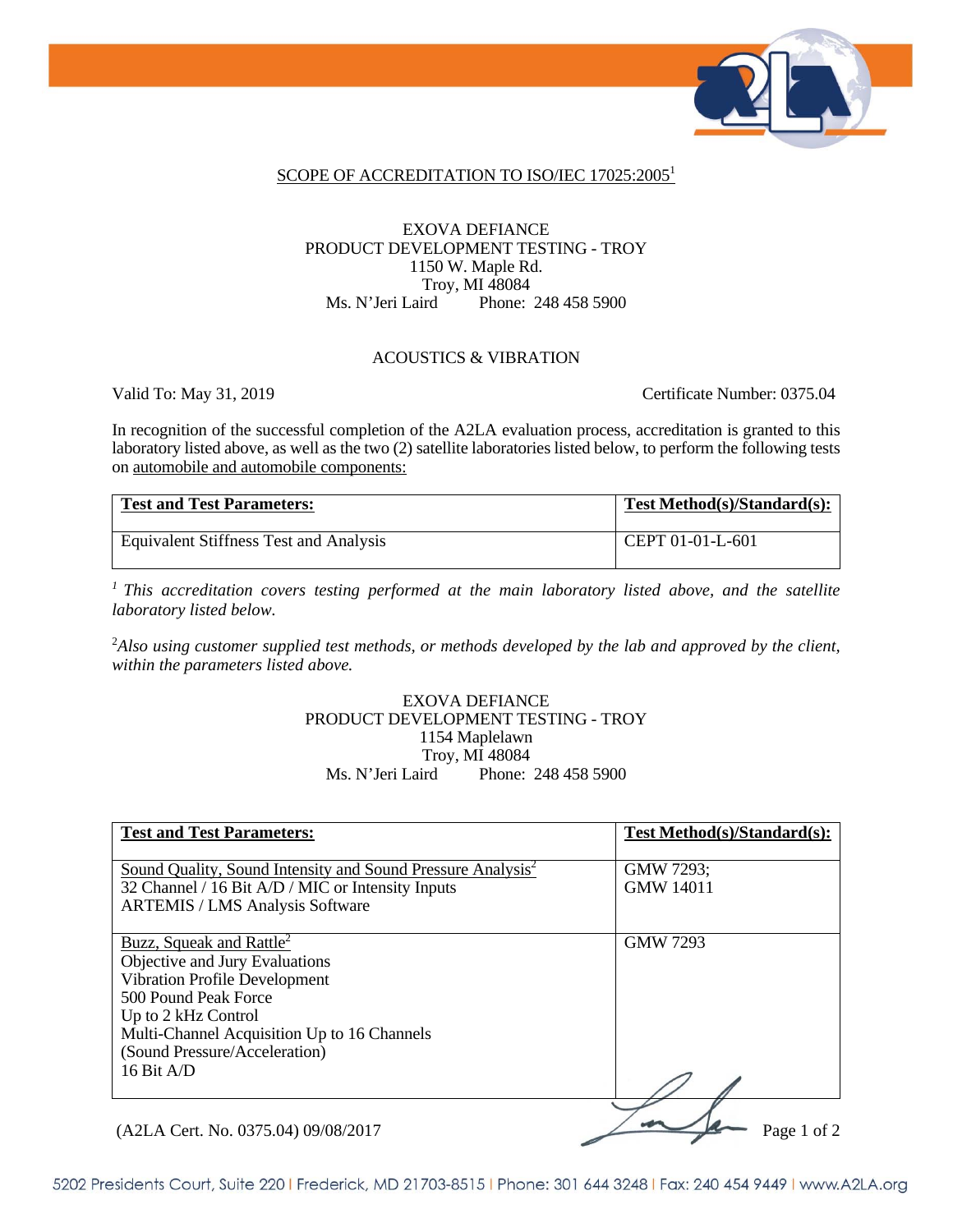| <b>Test and Test Parameters:</b>                                                                                                                                 | Test Method(s)/Standard(s):           |
|------------------------------------------------------------------------------------------------------------------------------------------------------------------|---------------------------------------|
| Experimental Modal Analysis <sup>2</sup><br>16 Bit $A/D$<br>LMS SCADAS 24 Bit D/A                                                                                | CETP 01-12-E-404;<br><b>GMW 14096</b> |
| Road Noise and Vibration Measurements <sup>2</sup><br>Up to 32 Channels<br>$100 K - Samples/Simultaneous$<br>$+/- 10V$ Input<br><b>ICP</b> Input<br>16 Bit $A/D$ | VADA 06-044                           |
| Equivalent Stiffness Test and Analysis                                                                                                                           | CEPT 01-01-L-601                      |

*1 This accreditation covers testing performed at the main laboratory listed above, and the satellite laboratory listed below.* 

2 *Also using customer supplied test methods, or methods developed by the lab and approved by the client, within the parameters listed above.*

#### EXOVA DEFIANCE PRODUCT DEVELOPMENT TESTING - TROY 5820 Hix Road Westland, MI 48185 Mr. Brian Rilet Phone: 248 458 5900

| <b>Test and Test Parameters:</b>       | Test Method(s)/Standard(s): |
|----------------------------------------|-----------------------------|
| Equivalent Stiffness Test and Analysis | CEPT 01-01-L-601            |

2 *Also using customer supplied test methods, or methods developed by the lab and approved by the client, within the parameters listed above.*

 $(A2LA$  Cert. No. 0375.04) 09/08/2017